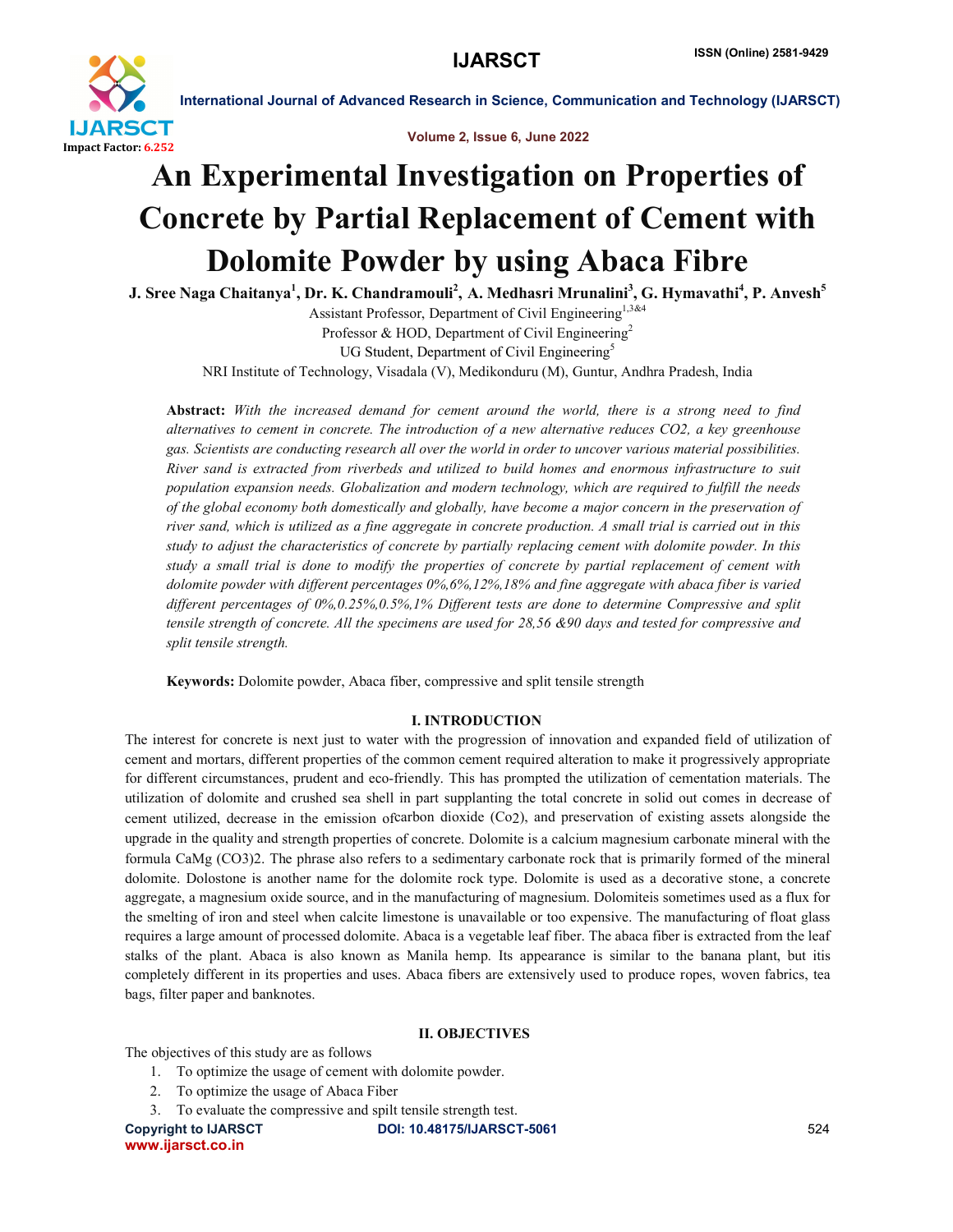

### Volume 2, Issue 6, June 2022

#### III. MATERIALS

The properties of cement are presented in Table 1.

| Table 1: Physical properties of cement |                  |                   |  |
|----------------------------------------|------------------|-------------------|--|
| S. No.                                 | <b>Property</b>  | Cement (53 grade) |  |
|                                        | Specific gravity | 3 1 4             |  |
|                                        | Fineness         | 10%               |  |
|                                        | Bulk density     | 1440 $N/mm^2$     |  |

#### 3.1 Dolomite Powder

Dolomite is a hydrous carbonate mineral compose of calcium magnesium carbonate, ideally CAMg(CO3)2.The term is also used for a sedimentary carbonate rock composed mostly of the Mineral dolomite. The mineral dolomite crystallizes in the trigonal- rhombohedral system. It Forms white, tan, grey, or pink crystals. Dolomite is a double carbonate, having an alternating Structural arrangement of calcium and magnesium ions.Unless it is in fine powder form, It does not rapidly dissolve.

## 3.2 Abaca Fiber:

The challenge of Abaca fiber waste management involves utilizing Abaca fiber as construction materials in concrete. The abaca fiber was utilized as partial or total replacement of fine and coarse aggregates in concrete. This paper is a literature review of abaca fiber on aggregate in concrete. Abaca fiber has the potential to develop as alternative material based on chemical, physical and thermal properties. Abaca is one of natural fiber that has high mechanical properties because supported by the architecture of its cell walls. The mechanical properties of abaca fiber is very influenced by the cell walls structure, cellulose, hemi cellulose and lignin composition carbonate.

# IV. EXPERIMENTAL INVESTIGATIONS

#### 4.1 Compressive Strength Results

The compressive strength conducted in compression testing machine for the cast and cured specimens and the results are furnished in table 2 to 4.

Table 2: Compressive strength of concrete with Dolomite as partial replacement of cement in concrete

| Sl. No | <b>Dolomite</b> | $28$ days $N/mm2$ | 56 days $N/mm2$ | 90 days $N/mm^2$ |
|--------|-----------------|-------------------|-----------------|------------------|
|        | $0\%$           | 39.64             | 43.17           | 46.12            |
|        | 6%              | 41.86             | 45.61           | 48.93            |
|        | $2\%$           | 43.79             | 47.72           | 51.17            |
|        | 18%             | 42.67             | 46.84           | 49.87            |

| Sl. No | Abaca fibres                           | 28 days $N/mm^2$     | 56 days $N/mm^2$                    | 90 days $N/mm^2$ |  |
|--------|----------------------------------------|----------------------|-------------------------------------|------------------|--|
|        | $0\%$                                  | 39.64                | 43.17                               | 46.12            |  |
|        | 0.25%                                  | 44.26                | 48.22                               | 51.70            |  |
|        | $0.5\%$                                | 46.82                | 51.27                               | 55.03            |  |
|        | $1\%$                                  | 40.99                | 44.88                               | 48.08            |  |
|        | $\mathbf{m}$ $\mathbf{m}$ $\mathbf{m}$ | $\sim$ $\sim$ $\sim$ | $\sim$ $\sim$ $\sim$<br>$1 \cdot 1$ | $\sim$ 1         |  |

Table 3: Compressive strength of concrete with addition of Abaca fibres

Table 4: Compressive strength of Concrete Dolomite and Abaca fibre

| Sl. No | $Dol + AF$         | 28 days | 56days         | 90 days |
|--------|--------------------|---------|----------------|---------|
|        | 0%                 | 39.64   | $43.1^{\circ}$ | 46.12   |
|        | $12\%$ Dol +0.5%AF | 48.89   | 53.48          | 57.33   |

## 4.2 Split Tensile Strength Results

The split tensile strength conducted in compression testing machine for the cast and cured specimens and the results are furnished in table 5 to 7.

|                   | <b>Copyright to IJARSCT</b> |  |
|-------------------|-----------------------------|--|
| www.ijarsct.co.in |                             |  |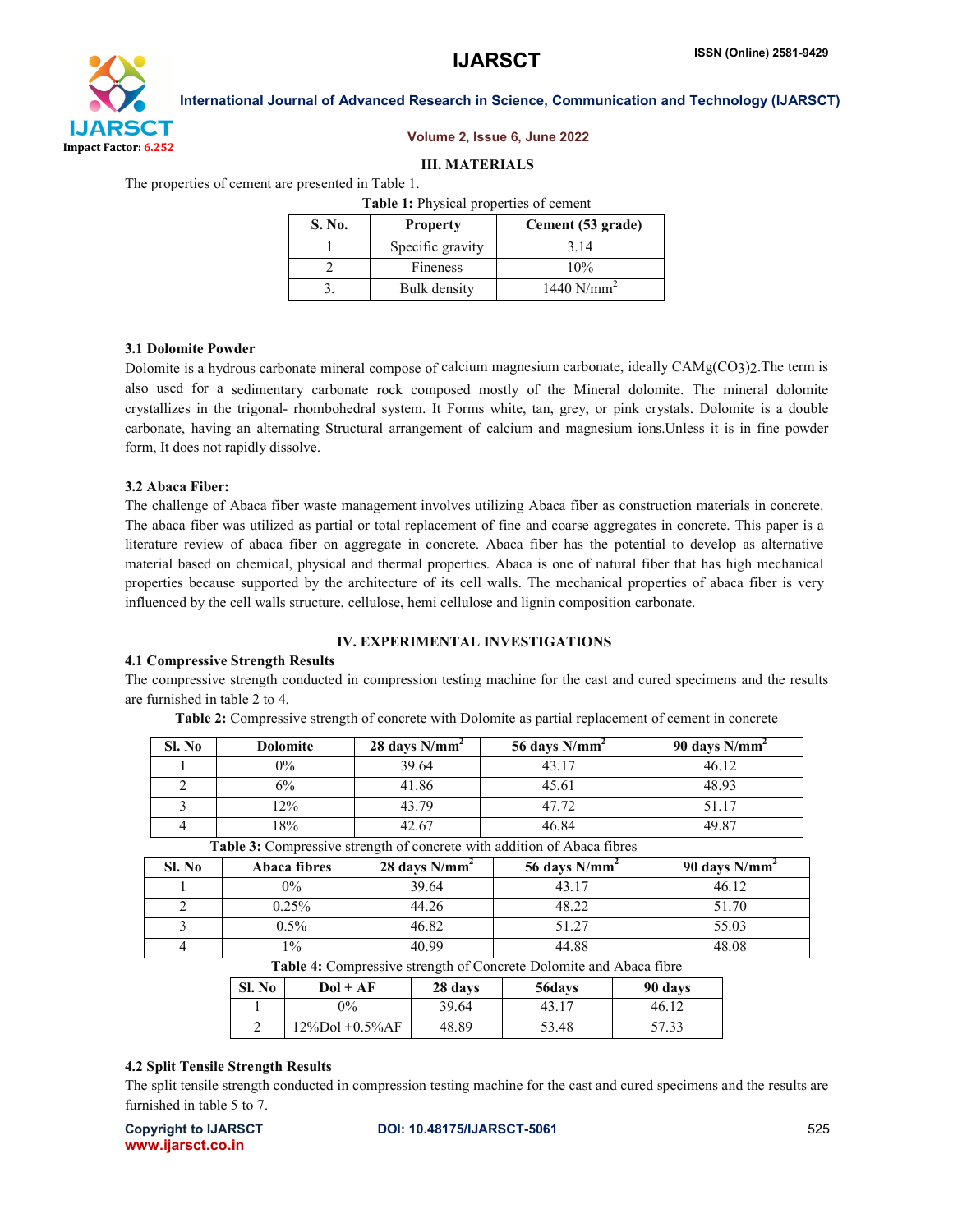

# Volume 2, Issue 6, June 2022

Table 5: Split tensile strength of concrete with Dolomite as partial replacement of cement in concrete.

| Sl. No                                                                            | <b>Dolomite</b> | $28 \text{ days } \text{N/mm}^2$ | 56 days $N/mm^2$ | 90 days $N/mm2$ |
|-----------------------------------------------------------------------------------|-----------------|----------------------------------|------------------|-----------------|
|                                                                                   | $0\%$           | 3 91                             | 4.25             | 4.60            |
|                                                                                   | 6%              | 4.09                             | 4.44             |                 |
|                                                                                   | 12%             | 4.55                             | 4.97             | 5.38            |
|                                                                                   | 18%             | 4.15                             | 449              | 4.84            |
| <b>Table 6:</b> Split Tensile strength of concrete with addition of Abaca fibres: |                 |                                  |                  |                 |

**The Split Tensile strength of concrete with addition of Abaca fibres:**  $\mathbf{S}$ 

| SL No | Abaca fibres | $28$ days N/mm <sup>2</sup> | 56 days $N/mm^2$ | 90 days $N/mm^2$ |
|-------|--------------|-----------------------------|------------------|------------------|
|       | $0\%$        | 391                         | 4.25             | 4.60             |
|       | 0.25%        | 4 1 9                       | 4.56             | 4.87             |
|       | $0.5\%$      | 5.33                        | 5 77             | 6.34             |
|       | $1\%$        | 2.64                        | 2.87             | 3.06             |
|       |              |                             | ----             |                  |

Table 7: Split tensile strength of Concrete Dolomite and Abaca fibre

| Sl. No | $Dol + AF$         | 28 days | 56days | 90 days |
|--------|--------------------|---------|--------|---------|
|        | $0\%$              | 3.91    | 4.25   | 4.60    |
|        | $12\%$ Dol +0.5%AF | 5.64    | 6.15   | 6.67    |

# V. CONCLUSION

In this study, the concrete ingredients like cement and fine aggregate are partially replaced by Dolomite powder and Abaca fibre respectively. Abaca fibre are varied different percentages of 0%,0.25%,0.5%,and 1% and dolomite powder is varied with different percentages like  $0\%, 6\%, 12\%,$  and 18%.

- At 12% replacement of cement by dolomite the achieved compressive strength of concrete at 28, 56 & 90 days is43.79N/mm<sup>2</sup>,47.72N/mm<sup>2</sup>,51.17 N/mm<sup>2</sup>.
- At 12% replacement of cement by dolomite the achieved Split strength of concrete at 28, 56 & 90 days is4.55 N/mm<sup>2</sup>,4.97N/mm<sup>2</sup>,5.38N/mm<sup>2</sup>.
- At 0.5% replacement of Abaca fibre the achieved compressive strength of concrete at 28, 56 & 90 days is 46.82 N/mm<sup>2</sup>,51.27N/mm<sup>2</sup>,55.03N/mm<sup>2</sup>.
- At 0.5% replacement of Abaca fibre the achieved split tensile strength of concrete at 28, 56 & 90 days is  $5.33N/mm^2$ ,  $5.77N/mm^2$ ,  $6.34N/mm^2$ .
- By the combination of 12% Dolomite +0.5%Abaca fiber the compressive strength of concrete at 28,56 and 90 days are  $48.89$ N/mm<sup>2</sup>,53.48N/mm<sup>2</sup> and 57.33 N/mm<sup>2</sup>.
- By the combination of 12% Dolomite +0.5% Abaca fiber the Split tensile strength of concrete at 28,56 and 90 days are  $5.64$ N/mm<sup>2</sup>,6.15N/mm<sup>2</sup> and 6.67 N/mm<sup>2</sup>.

# **REFERENCES**

- [1]. Dr. K. Chandra Mouli, J. Sree Chaitanya strength studies on concrete with dolomite and GGBS.
- [2]. Athulya Sugathan, Experimental Investigation on partial Replacement of Cement with dolomite powder‖by, Vol.6,Issue7,July2017.
- [3]. J. Satheesh kumar, G. Palani selvan, D. Jayganesh, & J. Vijayaraghavan, Physical and Chemical characteristics of Dolomite for Partial Replacement of Cement in M20Concrete‖Vol.1:5December2016.
- [4]. Muthu Kumaran, Rajagopalan, Experimental Study on Partial Replacement of Sandwith M-Sand and Cementby Dolomite Powder in Cement Concrete‖ Volume 8,Issue 6,June2017.
- [5]. Ms. V. Mohan Lakshmi, Ms. S. Indhu, Mrs. V. C. Prabha, Developing Concrete using Abaca fiber as a Fine Aggregatel Volume 3 | Issue 10 | March 2017 ISSN(online): 2349-6010.
- [6]. Niwa, J,; Matsuo T; Okamoto, T; Tanabe, T., Experimental Study on Relationship between Types of Cement and Fracture Properties of Concrete, Journal of Materials, Concrete Structures and Pavements of JSCE, No. 550/V33 November 1996, pp. 43-52.
- [7]. Alindeco, The Abaca, An Article Published by Albay Agro-Industrial Development Corporation (ALINDECO), © 2002- 2003.

www.ijarsct.co.in